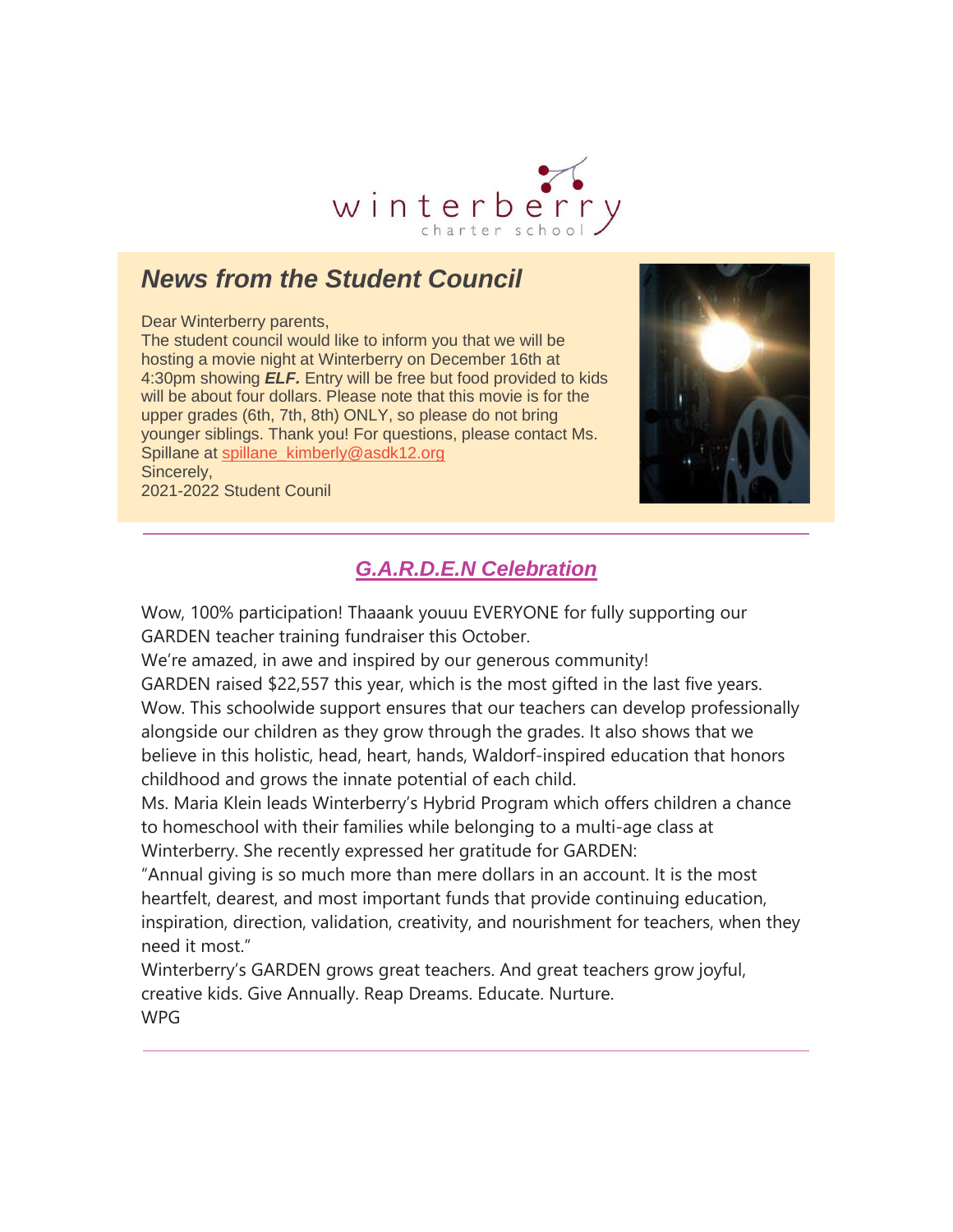| Dates to Remember                                                                                                                                                                               |                                                                                                                                    |
|-------------------------------------------------------------------------------------------------------------------------------------------------------------------------------------------------|------------------------------------------------------------------------------------------------------------------------------------|
| <b>Winterberry Parent Guild</b><br>will meet via zoom<br>January 6th, 2022<br>6:00pm                                                                                                            | <b>Tomorro</b><br>$W \sim$<br>Decemb<br>er 10th<br><b>Winter</b>                                                                   |
| Time: 1st Thursday of the month at 6pm<br>Topic: WPG Zoom Meeting                                                                                                                               | <b>Assembl</b><br>y                                                                                                                |
| Join Zoom Meeting<br>https://asdk12.zoom.us/j/95290064733?pwd=ZEFyVXV1RCsyV1NPK3lH<br>VnlEeTdYZz09<br><b>Winterberry Charter Council</b><br>will meet via zoom<br><b>January 20th</b><br>6:00pm | Where:<br><b>UAA</b><br>Wendy<br><b>Williams</b><br>on<br>Auditoriu<br>m                                                           |
| Time: 3rd Thursday of the month at 6pm<br><b>Topic: Winterberry Charter Council</b>                                                                                                             | <b>Arrive at</b><br>6:15pm                                                                                                         |
| Time: 6pm<br>Join Zoom Meeting<br>https://asdk12.zoom.us/j/519426010                                                                                                                            | Program<br>will<br>begin at<br>6:30pm                                                                                              |
|                                                                                                                                                                                                 | <b>Decemb</b><br>er 17th-<br>January<br>2 <sub>nd</sub><br>Winter<br>Break $\sim$<br><b>No</b><br>School<br><b>January</b><br>17th |
|                                                                                                                                                                                                 | <b>Martin</b><br>Luther                                                                                                            |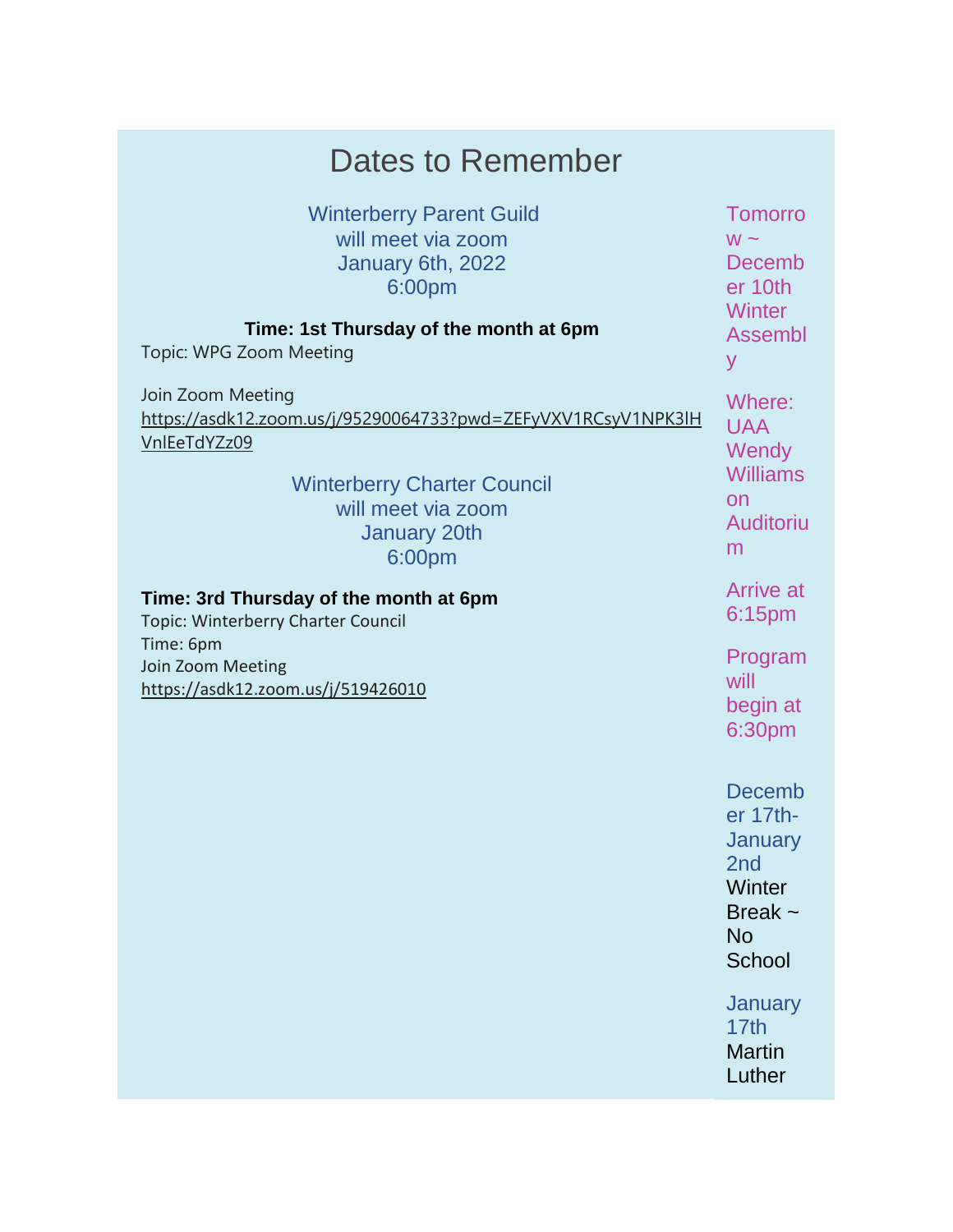King Day No **School** 

## **Winterberry's Cross Country Ski Team**

**Welcome Coach Battreall!!!**

Grades 6-8 come join the ski team! **STARTING JANUARY 4th**

Sports Packets were sent out by the Grades 6-8 teachers during parent teacher conferences. If your middle school student needs a packet, he/she can get one at the front desk.

Students who wish to participate must:

- Have a current sport physical
- Have a signed participation form
- Pay the \$110 fee or turn in a waiver
- Have a signed Covid 19 sports waiver



*Volunteers* (and perhaps an Assistant Coach) *NEEDED IF YOU ARE INTERESTED IN VOLUNTEERING OR IF YOU WOULD LIKE TO BECOME AN ASSISTANT COACH, PLEASE CONTACT COACH CARL:*

*[CARLBATTREALL@GMAIL.COM](mailto:CARLBATTREALL@GMAIL.COM)*

*OR MS. COLLEEN: [MORRIS\\_COLLEEN@ASDK12.ORG](mailto:morris_colleen@asdk12.org)*

SKI RACE SCHEDULE

Races are from 5:30pm to 6:15pm

January 26, 2022 Classic ERHS 5:30 PM GMS & Central February 2, 2022 Classic Bartlett HS 5:30 PM Clark, Begich & Wendler February 9, 2022 Mixed Relays Kincaid 2:00 PM Mears & Winterberry February 16, 2022 Skate Service HS 5:30 AM Hanshew & Girdwood